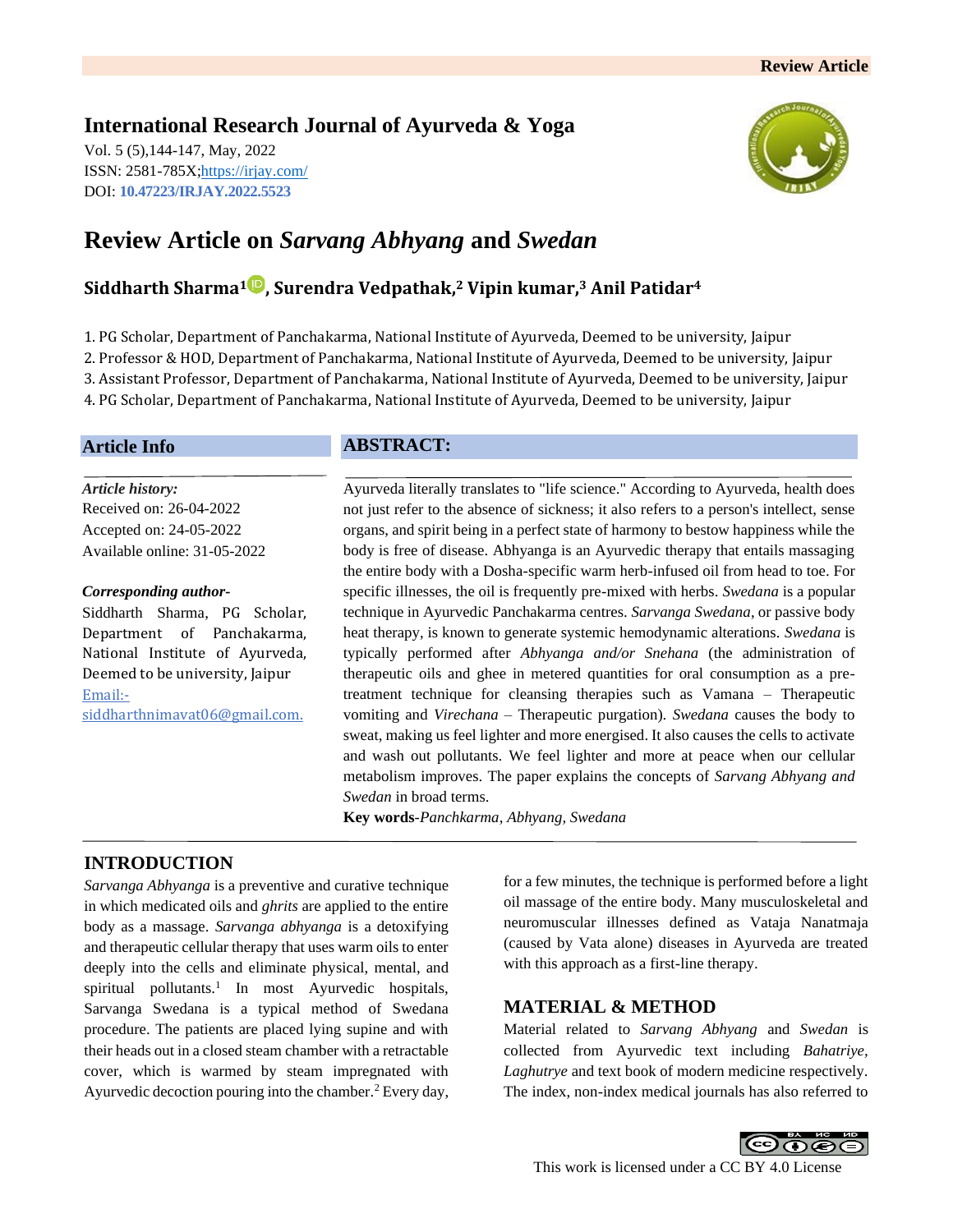collect information of relevant topic.

#### **Literary Review**

*Abhyanga -Abhyanga* means massage of whole-body including head with oil

#### **Importance:**

- Trees grow by absorbing water; tree delicate leaves develop in response to water absorption, same as body tissues known as dhatu do. In other words, taila abhyanga causes the body's various tissues to grow and develop.<sup>3</sup>
- Abhyanga should be performed every day before physical activity. It should be done to the head, ears, and feet in particular.<sup>4</sup>
- Oil makes a dry skin and an axis (of a cart) strong and resistant, just as a pitcher. As a result of oil massage, the human body becomes stronger and smoother-skinned, it is less vulnerable to vata-related disorders, and it is more resistant to tiredness and exertion.<sup>5</sup>
- The human body is likened to a tree. Trees can live for a long time if their roots are consistently watered. In the same manner that abhyanga makes a person healthy, abhyanga makes a person healthy.<sup>6</sup>
- Considering the nature of the body, constitution, habituation, season, habitat, and aggravated dosha, the intelligent person should apply therapeutic oil or ghee for oil bath and anointing.<sup>7</sup>

Dalhana, commentator of sushruta samita has described the effect of abhyanga according to duration. **Table 1: Reaching** *of taila* **to different** *dhatus* **or effect on dhatus**: 8

## **Uses of Abhyang**

- It prevents old age, exertion, and *vata* aggravation, improves vision, body nourishment, long life, good sleep, and nice and strong (healthy) skin.<sup>9</sup>
- People who routinely practise oil massages have less injuries, even if they are subjected to injuries or intense employment. His body is smooth, flabby, muscular, and attractive.<sup>10</sup>
- An oil bath softens the skin, reduces *kapha* and *vata* aggravation, and provides sustenance to the tissues, a healthy complexion, and physical strength. $11$
- Abhyanga pacifies *vata, kapha,* and aliments, relieves fatigue, strengthens the body, calms the body, promotes sleep, and improves the colour, complexion, and suppleness of the skin.  $12$

#### **Types of Abhyanga -**

- *Sarvanga Abhyanga*: This is a full body massage that is done for the entire body and benefits the whole body.
- *Shiro Abhyanga:* This massage is done on the head. It is helpful in ensuring relaxation and relief from headaches and sinus problems.
- *Ekanga Abhyanga:* This massage is done on specific parts of the body, to relieve pain or stiffness.
- *Pada Abhyanga:* This is a foot massage done for the foot and toes. It helps to provide relief from aching feet and related problems.
- New-born massage: This is an oil massage done on newborn babies. This can be very helpful in improving their overall health condition and nourishes the skin.
- Postnatal massage: This Abhyanga massage is done for women who have just delivered a child. The massage helps restore health, which is affected after delivery. It helps to remove *Vata Dosha* that can be in excess. This massage helps strengthen muscles and make skin firm again.

#### **Contra indications for** *Abhyanga:*

- It should be avoided by suffering from aggravation of *kapha*, in purifying therapies like emesis, purgation, *vamana, virechana* etc. and who are suffering from indigestion<sup>13</sup>.
- In *ama* state, patient of nascent fever and indigestion should never be anointed $14$ .

#### *Swedan*

*Swedana* or fomentation (sudation, sweat inducing treatments, steaming treatment) is a specialized Ayurvedic treatment that helps provide unparalleled relief in pain, swelling, and stiffness associated with many systemic diseases, particularly rheumatological conditions like *Amavata* (Rheumatoid arthritis), *Sandhigata Vata* (Osteoarthritis), *Kati Shula* (Low back pain) etc. It is a treatment procedure in which sweat is induced by application of heat and warmth in the form of steam or by bringing the body / body parts in contact with heated medicaments (powders, leaves, processed rice, sand etc) tied in boluses. Swedana provides relief from *Stambha*  (stiffness and catches), *Gaurava* (heaviness) and *Sheeta* (coldness) in the body or body parts.<sup>15</sup> According to Ayurvedic texts, there are several different varieties of *Swedana.* There are approximately 13 forms of *Sagni*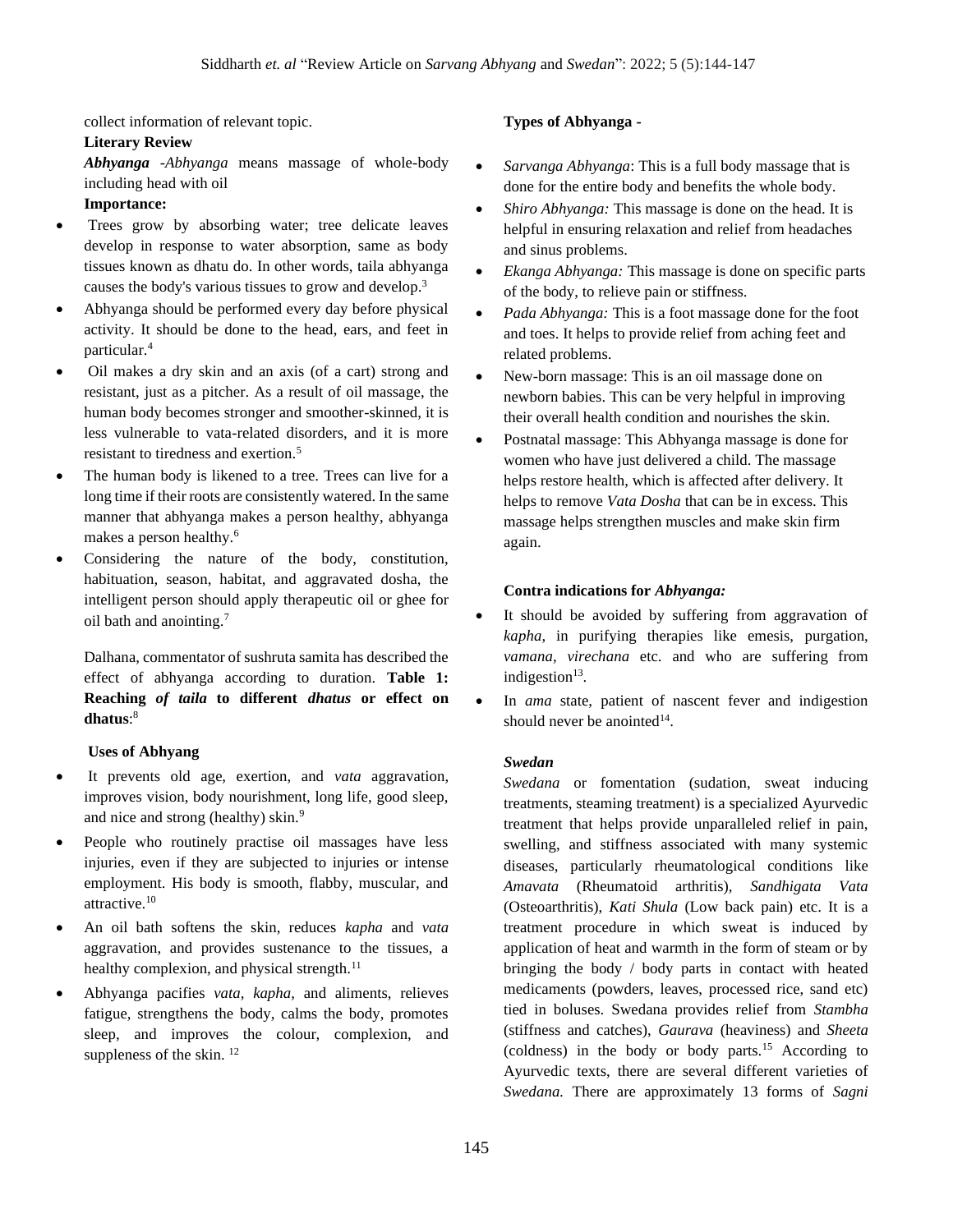*Sweda's (*sweat-inducing treatments delivered by procedures including the use of fire or heated materials) and ten types of *Niragni Sweda's* (sweat-inducing treatments administered through procedures involving the use of fire or heated materials) (sweat inducing treatments where in the fire or heated materials are not utilised ex. sleeping covering thick blankets until we sweat etc).<sup>16</sup> *Sweda* in any form can help to relieve pain, stiffness, and swelling. Their application areas, as well as the diseases and pathological situations for which they are prescribed or recommended, will differ.

#### **Uses of** *Swedan*

- 1. Helps in losing weight.
- 2. Effective in stress relief.
- 3. Provides relief from joint pain.
- 4. Eases sore muscles.
- 5. Relieves allergies/asthma.
- 6. Improves circulation/reduces inflammation.
- 7. It provides relief from coldness, stiffness, heaviness, and inflammation of the body

#### **Contra indication**

Contraindicated in people who regularly consume astringents and alcohol, pregnant women, people with bleeding disorders, people with Pitta predominance, people who have diarrhoea and sicca, people who have diabetes mellitus, inflamed colon, prolapsed rectum, people who are tired, unconscious, obese, people who have thirst, hunger, anger, depression, jaundice, ascites, people who are injured, rheumatoid diseases.<sup>17</sup>

## **DISCUSSION**

*Swedana* should only be used after a thorough *snehana* (unless indicated otherwise). *Sweda* generates an intervening viscous barrier between the skin and the immediate surroundings prior to transdermal medication absorption when unctuous substances like oil (*taila*) are applied to various body areas. As a result, the heat lost by sudation, as well as huge volumes of fluid and a little amount of Na+ and Cl- ions lost through radiation, conduction, convection, and evaporation (which could compromise thermoregulation or cause hypothermia), does not happen too quickly.<sup>18</sup> *Swedana* also enhances *sneha* transdermal absorption by causing peripheral vasodilation. However, environmental humidity and the duration of the *swedana* technique must be closely controlled, as a minor increase in temperature over time might have a higher impact (more evaporation) than a high temperature for a short period of time in a humid atmosphere, *Swedana (abhyanthara and bahya*) and *snehana (abhyanthara and bahya*) are used to improve gastro-intestinal motility.<sup>19</sup> A study examines the immediate and long-term effects of ongoing *swedana,* determining that regular *swedana* use enhances one's heat tolerance capacity and physical endurance, as well as observing enhanced autonomic functions among individuals subjected to intermittent deliberate heat stress. Numerous studies assert that gastrointestinal motility disorders are caused by low autonomic activity, and that increasing it therapeutically helps to cure motility disorders and improve bowel-bladder function. The *sarvanga* abhyanga (whole body) fomentation technique should be used for 8-10 minutes in ideal humid conditions, or until the patient sweats excessively. When given for 5-20 minutes, ekanga sweda aids in the alleviation of individuals suffering from joint stiffness, restricted motions, and acute discomfort.<sup>20</sup>

## **CONCLUSION**

Ayurveda's *Sarvang Abhyang* and *Swedan* treatments are a wonderful gift for holistic psycho-somatic healing. The treatment's beauty is that it can be used by people of all ages, including those who are healthy and those who are sick. It is not only a tried-and-true treatment for a variety of physical problems, but it is also the finest for reducing mental tension. The mind and the body are two synonymous terms. If one is healthy, the other is as well, but if one is disturbed, the other suffers as well. Both must work in unison in order to contribute to our psycho-somatic well-being. Ayurveda and the system's therapeutic procedures have traditionally advocated for a holistic approach to the body-mind component, giving equal weight to both.

**Acknowledgements:- Nil Conflict of Interest – None Source of Finance & Support - Nil**

## **ORCID**

*Siddharth Sharma* **D**, <https://orcid.org/> 0000-0003-4094-7269